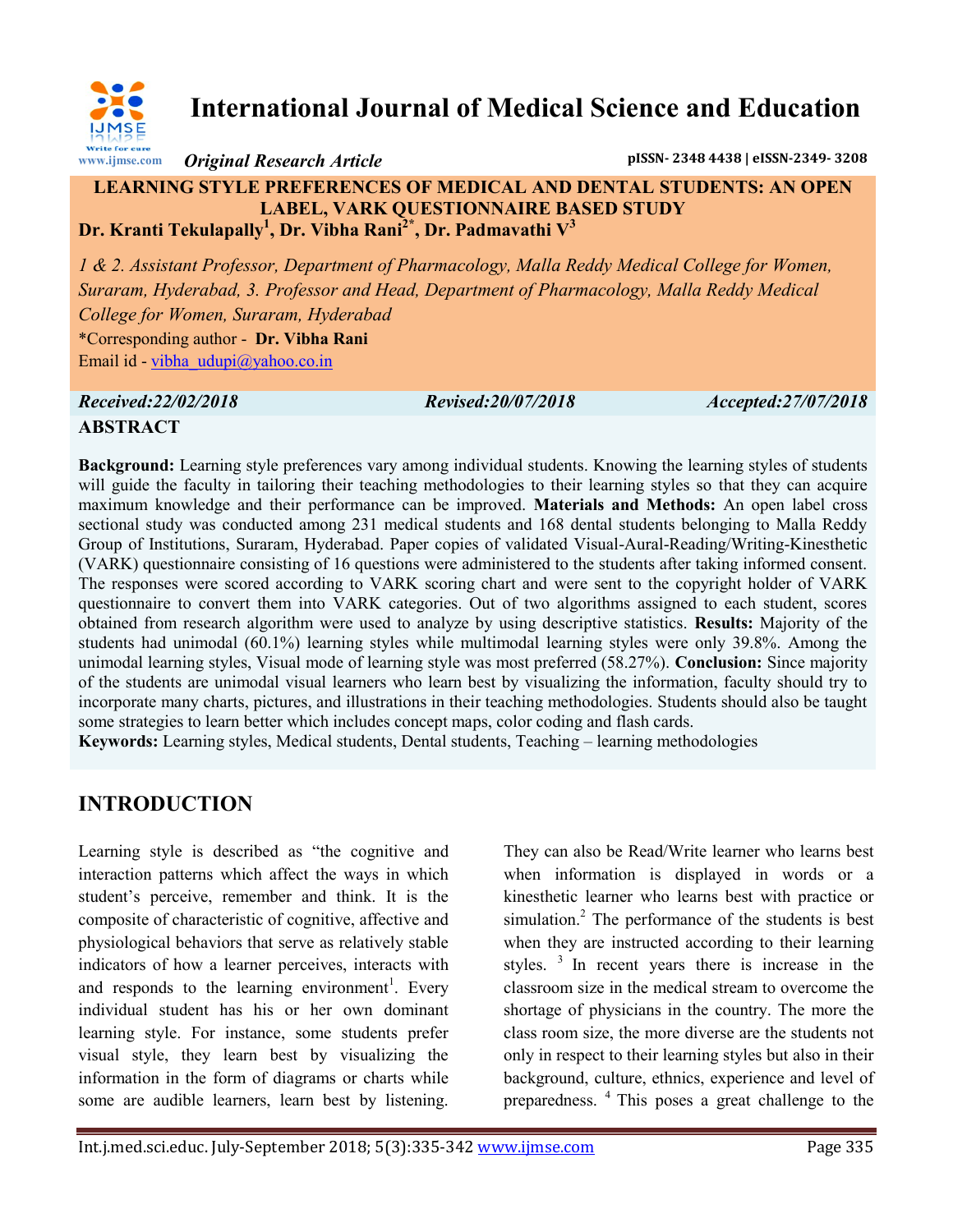medical educator, as his teaching methodologies have to cater to the needs of all the students. Knowing the learning style preferences of the students will guide the faculty in tailoring their teaching methodologies to match the learning style preferences of the students so that the students can acquire maximum knowledge and their performance can be improved.<sup>5</sup>

The medical education system in India is quite different from the rest of the world. During grades 11 and 12, the students will be trained to take an entrance examination to enter the medical college. The curriculum in these two years is limited. Once in the medical college, they are expected to gain vast amount of knowledge in a short span of time. <sup>6</sup> With increasing number of subjects and vast syllabus, it is when they enter the medical college that they start recognizing their learning abilities and learning style preferences.

TheVisual-Aural-Reading/Writing-Kinesthetic

(VARK) questionnaire is a validated questionnaire developed by Neil Fleming (1992) to assess the sensory modalities of learning namely the Visual, Auditory, Read/ Write and Kinesthetic.<sup>7</sup>The students may have one or more dominant sensory modalities in learning. This questionnaire has been used in many studies to assess the learning style preferences of the students.

Data on the learning style preferences of medical and dental students and that too from the Telangana state of India is limited. The present study was therefore planned to assess the learning style preferences of the students using VARK questionnaire and to suggest teaching strategies so that medical teaching will be in line with the learning preferences of the students.

## **MATERIALS AND METHODS**

An open label cross sectional study was carried out among the students of Malla Reddy Medical College for Women and Malla Reddy Dental College for Women, Suraram, Hyderabad, Telangana. The students who were absent on the day of data collection were excluded from the study. Permission to use VARK questionnaire, $8$  version 7.3, was obtained from the copyright holders. The study and

its purpose was explained to the students and informed consent was obtained from them. The VARK questionnaire consisting of 16 questions with four options each was then administered to the students. The students were asked to mark one or more options to each question. Sufficient time was given to the students to complete the questionnaire. The completed questionnaires were collected and the responses were scored according to the VARK scoring chart. The scoring procedure generated a sum ranging from 0-16. These scores were entered into excel sheet and sent to the copyright holder of the questionnaire for converting them into VARK categories for further analysis. The copyright holder assigned two algorithms to each student as per their VARK scores namely Standard algorithm and Research algorithm. The Standard algorithm was based on the arithmetic differences between each respondent's VARK scores noting the differences between his or her highest scores and the next ranked scores relative to total score of all four. Research algorithm is based on standard deviation of individual score from the scores in VARK database. Accordingly, Students who prefer a single learning style preference either Visual, Auditory, Read/write or kinesthetic mode are termed as unimodal while those who prefer information to arrive in a variety of modes are termed multimodal. Those who prefer two or three modes of learning are termed bimodal and trimodal.. The scores obtained from the research algorithm were used, analyzed further and presented in graphically in the present study.

## **RESULTS**

**Out of 460 students, 231 second year medical students (107 students of third semester and 124 students of fifth semester) and 168 dental students (79 in first year and 89 in the second year) participated and completed the given questionnaire,** The results showed that majority of both MBBS and BDS students were unimodal (60.1%) learners while multimodal were only 39.8%. There were no students in bimodal or trimodal preferences of learning. (Fig 1 and Fig 2)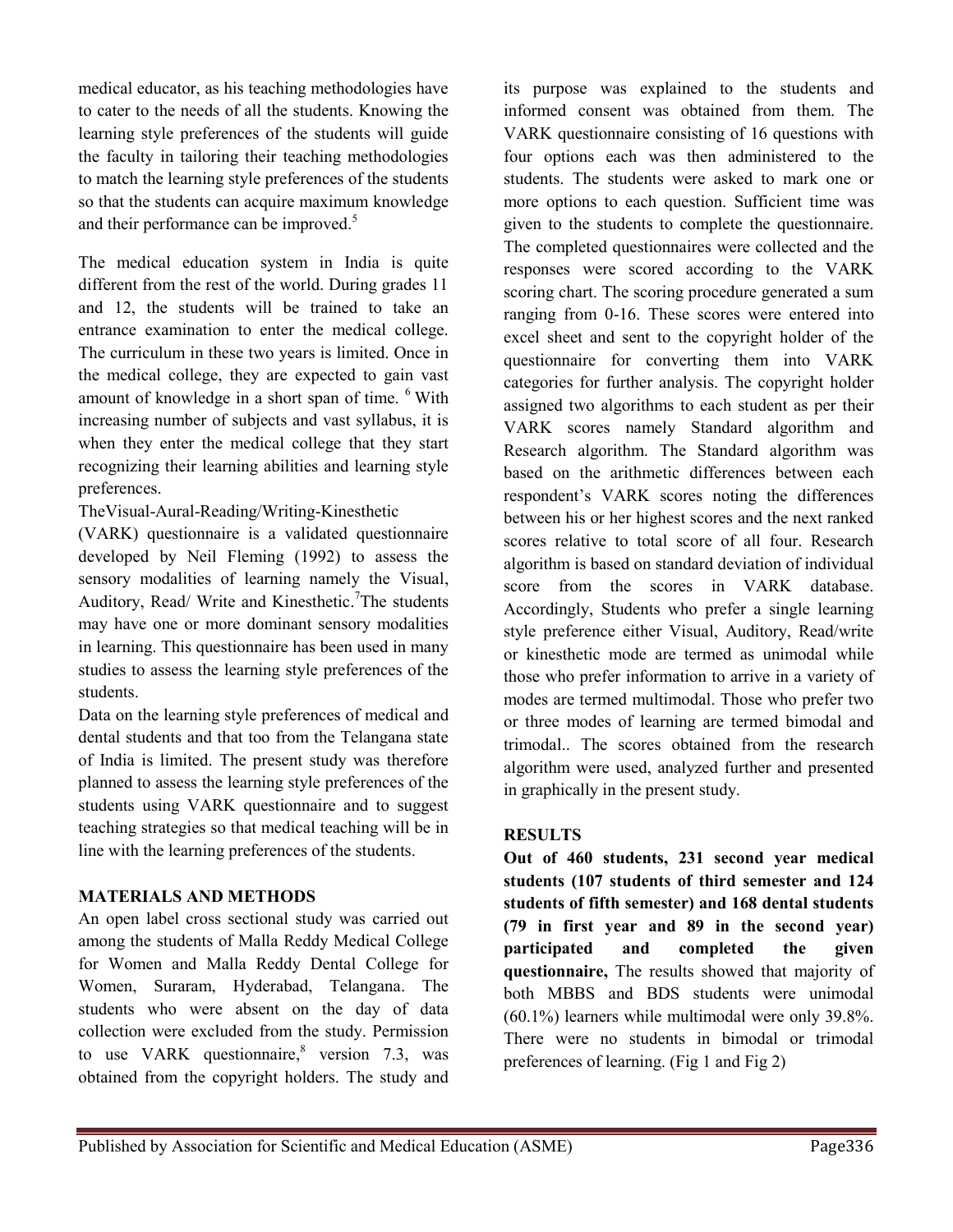

**Figure 1. Learning style preferences of Medical Students**



**Figure 2. Learning Style Preferences of Dental Students**

Among the unimodal learners, Visual mode of learning most preferred by the students, while

read/write mode of learning was least preferred (Fig 3).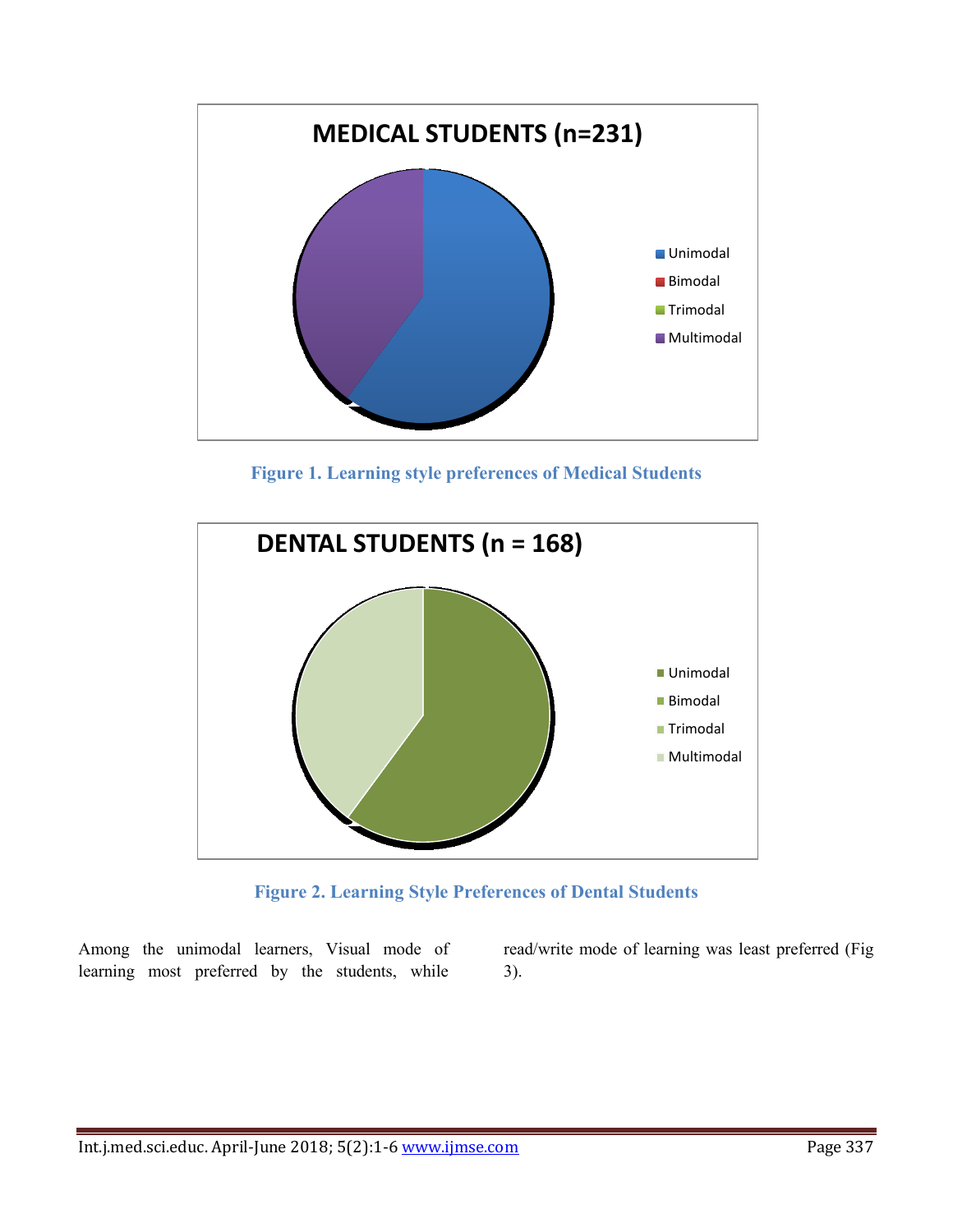

**Figure 3. Students' preferences in Unimodal Learning**

Furthermore, The multimodal learners further categorized into three segments. The type one, who tend to use their preference according to the situation (context specific), Type 2 multimodal learners use all the preferences to get deeper understanding of the

learning but in longer time (context blind). The third group is Transition; between Type 1 and 2. The preferences of Multimodal learners is presented in the figure 4



**Figure 4. Comparison of preferences of Multimodal Learners**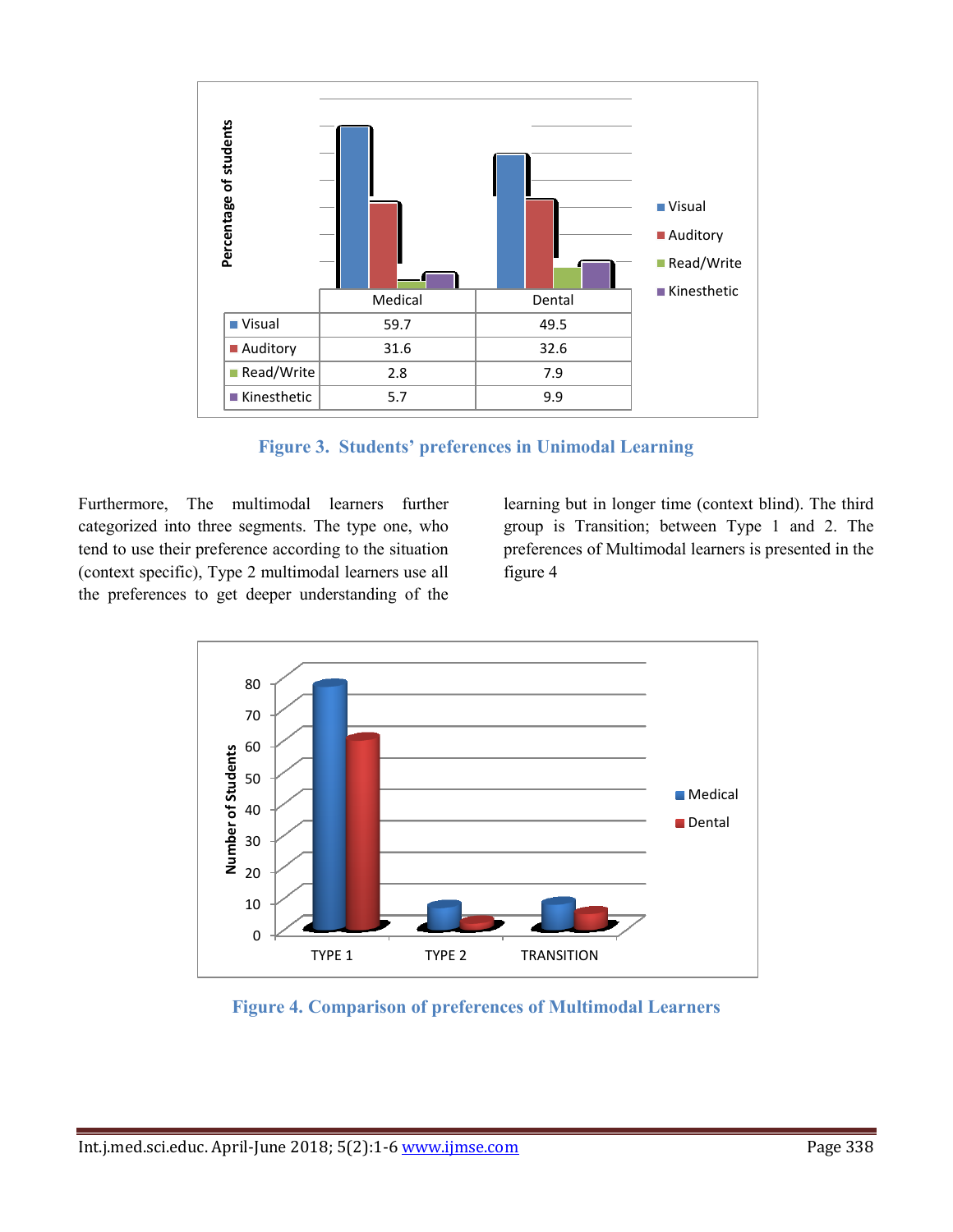### **DISCUSSION**

Medical Education has a goal of developing knowledge and skill in an individual that can be applied to the profession. Therefore teaching methodologies must be so designed to maximize the cognitive and learning process.

Majority of the students in the present study were unimodal Visual learners (60.1%).

The results of similar studies conducted both nationally and internationally are variable. Two studies carried out on first year medical students one at a rural medical college in West Bengal and another at Salem reported that the most preferred learning style was Multimodal –  $84.2\%^{9}$  and  $62.04\%^{10}$ respectively. Another study carried out by Ranganath et al<sup>11</sup> reported that  $61\%$  of the second year medical studentspreferred multimodal style of learning. 66.1% males and 65.38% females of a medical college in Mumbai liked Multimodal preference.<sup>12</sup> Similar studies from Malaysia<sup>13,14</sup>, Sohar<sup>15</sup>, Lahore<sup>16</sup> are reported that the preferred learning style is multimodal. A study from International medical University, Kaula Lumpur reported that majority of the students were unimodal- kinesthetic learners.<sup>17</sup>

Studies on learning style preferences among dental students showed that they preferred multimodal learning styles.<sup>18</sup>

Since majority of the students are Visual learners who learn best by visualizing the information in the form of charts or diagrams, the faculty should try to use as many illustrations/charts/ pictures in their presentations. They should also avoid visual distractions in the classroom like frequent opening of doors and windows, disturbances in the audio/visual aids to retain the attention of the students. Incorporation of timed breakups in the lectures through active learning exercises and brain storming sessions gives students an opportunity to assimilate and visualize in the brain, the information taught to them. During the practical sessions, we can also make them visualize the charts and models displayed in the museum to grasp the information better. It should be kept in mind that most of these students cannot answer questions spontaneously as in viva voce. They need time to visualize the information in their mind and can then only answer the questions.

These students must also be taught some strategies to learn better which includes concept maps/ mind maps, color coding, flash cards. Concept maps or mind maps are used to graphically organize the data. The main idea is written in the centre of the page and then draw branches out to secondary ideas. Such mind maps help in easy understanding and recollecting of the subject. These concept maps can be incorporated in the lecture presentations also. They should also be trained to use color coding in their text books to group similar ideas together. Practicing the concepts by drawing and redrawing images also helps the visual learners. During the tutorial classes, Flash cards can be used to revise the topic of discussion. The students should also be trained to revise during the examination by looking at the pages and redrawing the pages from memory.

The findings of the study are limited as it is conducted in two private colleges in the state of Telangana. There is a need to conduct more studies in other government and private medical colleges. Studies should also be done to correlate the performances after the adopting new teaching strategies in relation to the students learning preferences. Knowing if there is change in the learning styles as the students reach the clinical phases would also be helpful in planning the medical education curriculum.

#### **CONCLUSION**

Most of our students were found to be visual learners in present study using VARK questionnaire. Knowledge of learning style preferences will help to develop teaching strategies to cater the needs of the individual learners. It will also help to identify and solve learning problems among the students.

#### **ACKNOWLEDGEMENTS**

We thank the students of Malla Reddy Medical College for Women and Malla Reddy Dental College for Women for voluntarily participating in the study.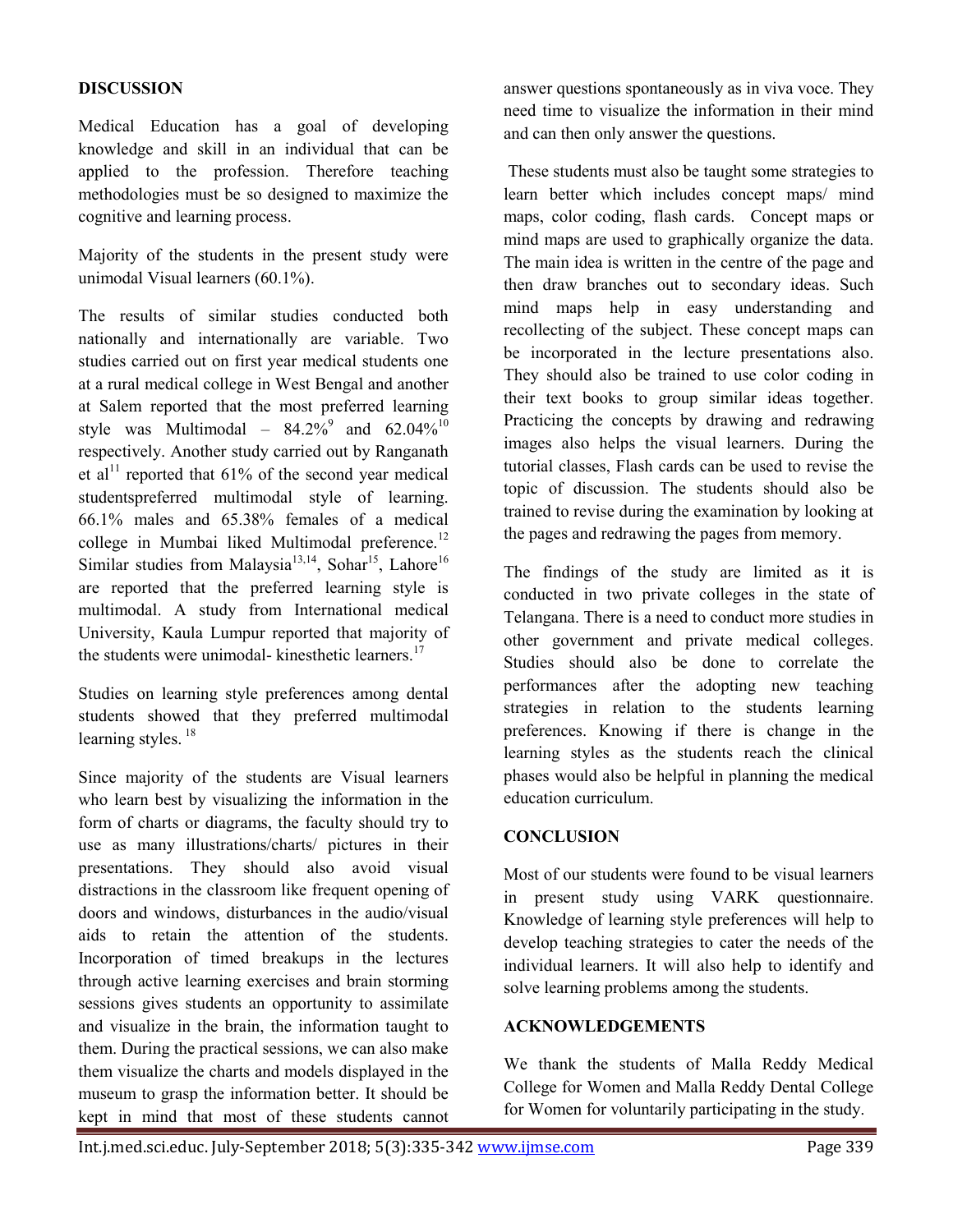#### **REFERENCES**

- 1. Yum HY. Learning Style Preferences. Linguistics. 1997. 5-1,75-84
- 2. Fleming N, Mills C. Not another inventory, rather a catalyst for reflection. To improve the academy. 1992; 11: 137-55
- 3. Pashler H, Mc Daniel M, Rohrer D, Bjork R. Learning styles concepts and evidence. Psychological Science in the Public Interest. 2008; 9(3) : 105-19
- 4. Heidi LL, Stephen ED. First year medical students prefer multiple learning styles. Advanced Physiology Education. 2006; 30: 13-16
- 5. Johnson M. Evaluation of Learning Style for First Year Medical Students. International Journal for the Scholarship of Teaching and Learning. 2009; 3(1): Article 20
- 6. Heidi LL, Stephen ED. First year medical students prefer multiple learning styles. Advanced Physiology Education. 2006; 30: 13-16
- 7. Fleming ND. Iim different not dumb. Modes of presentation (VARK) in the teretiary classroom. In: Zelmer A (ed.) Research and Development in Higher Education, Proceedings of the 1995 Annual Conference of the Higher Education and Research Development Society of Australasia. 18:308- 313
- 8. [http://vark-learm/the VARK](http://vark-learm/the%20VARK%20questionnaire.pdf)  [questionnaire.pdf](http://vark-learm/the%20VARK%20questionnaire.pdf) accessed on September 21. 2016
- 9. Sanhitha M, Siddhartha D, Sunanda D, Diptakanti M. Learning Style Preferences of First Year Medical Students of Rural Medical College, West Bengal, India. International Journal of Science and Research. 2013; 2(11): 10-13
- 10. Prabha V, Geetha KB, Doddamani BR, Manju P, Saurabh MP. Learning styles among the first year medical students. International Journal of Pharmaceutical and Biomedical Research. 2013; 4(2): 135-139
- 11. Ranganath TS, Josephine P. Assessment of learning style preferences of medical undergraduate students: A cross sectional study. International Journal of Medicine and Public Health. 2015; 5(2): 196-199
- 12. Chandey KD, Shruthi RP, Kaundinya SD, Shyamal S. Assessment of Effect of Gender on Learning style Preferences among First Year Medical Students. International Journal of Scientific Study*.* 2015; 3(2): 73-78
- 13. Aye Aye Mon, Amirah F, Chang WY, MdAmmar B, Paw Lih Jen, Tai Ken Lin. Learning style Preferences among preclinical medical students. J Medical Allied Sciences*.* 2014. 4(1): 22-27
- 14. Muralidhara DV, Nordin S, MdNasir. Learning style preferences of preclinical medical students in a Malaysian university*.*  South-East Asian Journal of Medical Education. 2013; 7(1): 22-30
- 15. Sabitha P, Vinod N, Thomas H. Learning style preferences of preclinical Medical Students in Oman. Oman Medical Journal. 2014. 29(6): 462-463
- 16. Khalid A, Rahim K, Bashir Z, Hanif A. Learning style preferences among students of medical and dental colleges. Adv Health Prof Edu. 2015. 1(1): 13-17
- 17. Liew S, Sidhu J, Barua A. The relationship between learning preferences (styles and approaches) and learning outcomes among pre-clinical undergraduate medical students. BMC Medical Education. 2015; 15:44. (accessed on June 26, 2016)
- 18. Vijaykumar M, Jyoti M, Roseline FW, Mahendrakumar K. VARK – Pattern of Learning Style Preferences among Students. Nat J Res Comm Med. 2015; 4(2): 199-206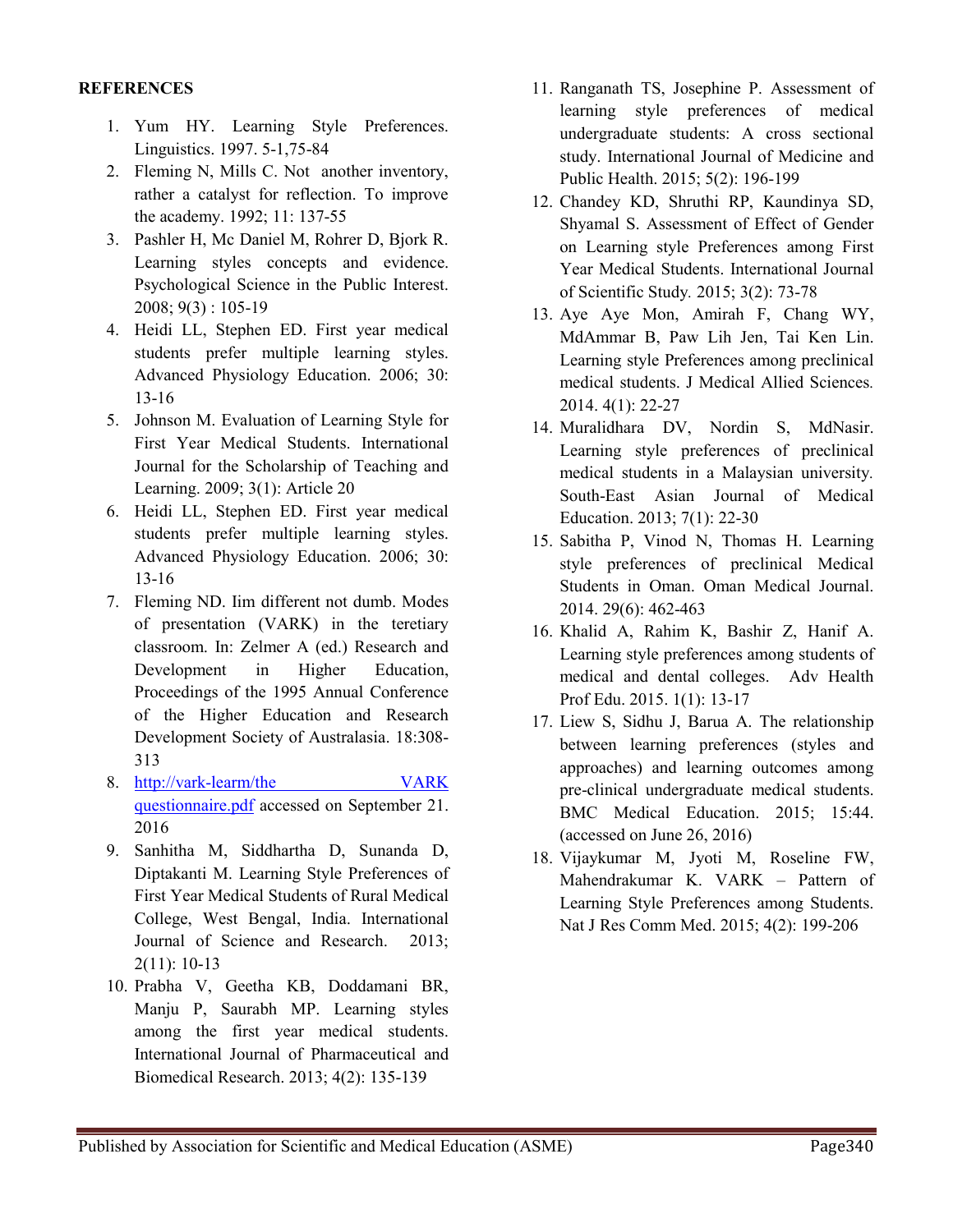# **APPENDIX**

## **HOW DO I LEARN BEST?**

Choose the answer which best explains your preference and circle the letter(s) next to it. Please circle more than one if a single answer does not match your perception. Leave blank any question that does not apply.

- 1. **I like websites that have**:
	- 1. Things I can click on and do
	- 2. Audio channels for music, chat and discussion
	- 3. Interesting information and articles in print
	- 4. Interesting design and visual effects
- 2. **You are not sure whether a word should be spelled 'dependent' or 'dependant'. I would**:
	- 1. See the words in my mind and choose by how they look
	- 2. Hear them in my mind or out loud
	- 3. Find them in the dictionary
	- 4. Write both words on paper and choose one
- **3. You want to plan a surprise party for a friend. I would:** 
	- 1. Invite friends and just let it happen
	- 2. Imagine the party happening
	- 3. Make lists of what to do and what to buy for the party
	- 4. Talk about it on the phone or text others
- 4. **You are going to make something special for your family. I would**:
	- 1. Make something I have made before
	- 2. Talk it over with my friends
- 3. Look for ideas and plans in books and magazines
- 4. Find written instructions to make it
- 5. **You have been selected as a tutor or a leader for a holiday program. This is interesting for your friends. I would**:
	- 1. Describe the activities I will be doing in the program
	- 2. Show them the map of where it will be held and photos about it
	- 3. Start practicing the activities I will be doing in the program
	- 4. Show them the list of activities in the program
- **6. You are about to buy a new digital camera or mobile phone. Other than price, what would most influence your decision?** 
	- 1. Trying it
	- 2. Reading the details about its features
	- 3. It is the latest design and looks good
	- 4. The salesperson telling me about it
- **7. Remember when you learned how to play a new computer or board game. I learned best by:** 
	- 1. Watching others do it first
	- 2. Listening to somebody explaining it and asking questions
	- 3. Clues from the diagrams in the instructions
	- 4. Reading the instructions
- **8. After reading a play you need to do a project. Would you prefer to?** 
	- 1. Write about the play
	- 2. Act out a scene from the play
	- 3. Draw or sketch something that happened in the play
	- 4. Read a speech from the play